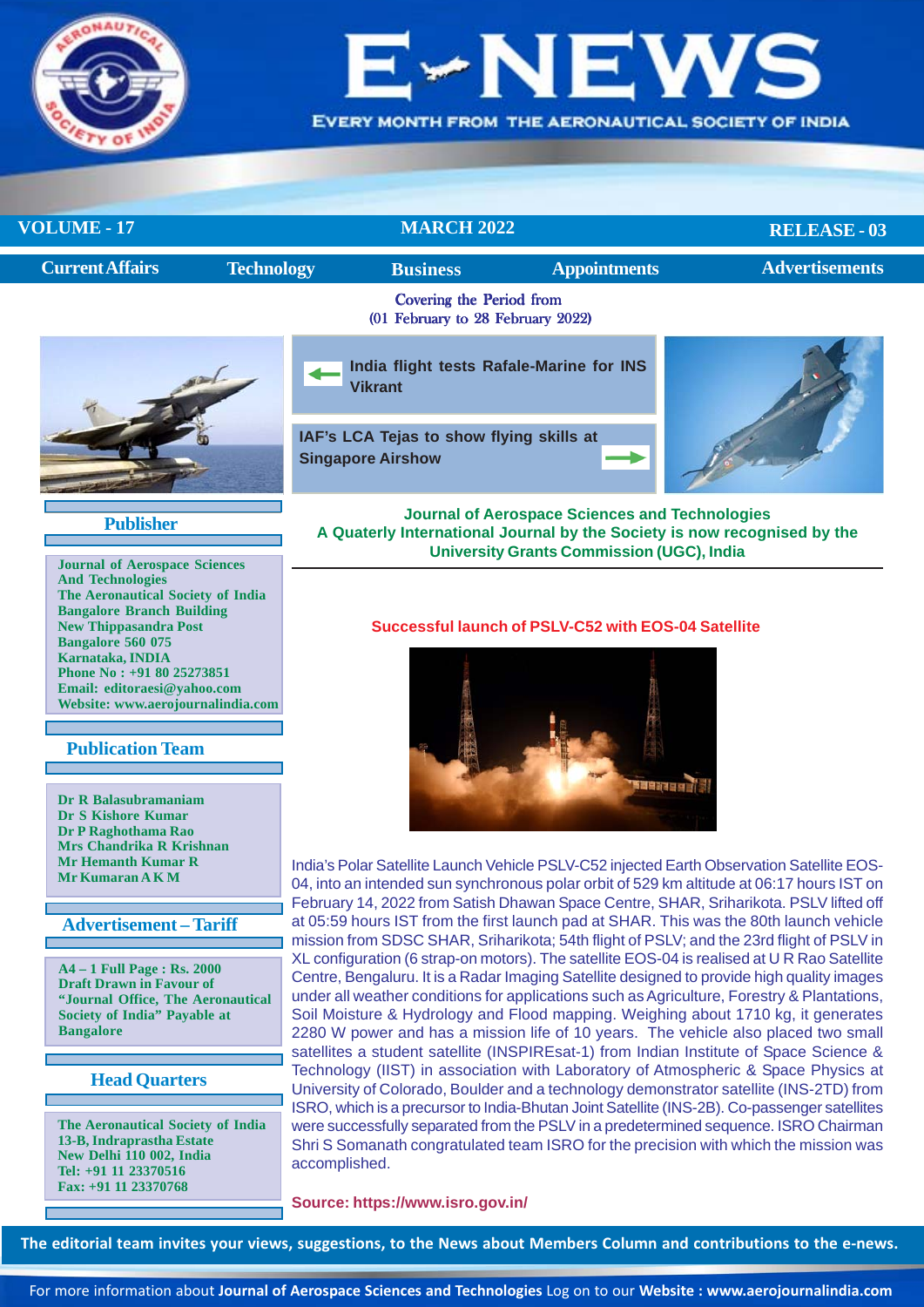# **CURRENT AFFAIRS**

### <span id="page-1-0"></span>**Successful post mission disposal of INSAT-4B Satellite**

As a part of India's continual efforts towards preservation of the long-term sustainability of outer space, INSAT-4B has undergone post mission disposal (PMD) at the end of its life, followed by decommissioning on 24 January 2022, to comply with the UN and the Inter Agency Space Debris Coordination Committee (IADC) recommended space debris mitigation guidelines. INSAT-4B is the 21<sup>st</sup> Indian GEO satellite to undergo post-mission disposal, the required propellant for such re-orbiting was included in the initial fuel budget as a part of standard practice followed in ISRO's GEO mission planning. The finally achieved orbit is about 340 km above GEO altitude in perfect compliance with IADC guidelines for space debris mitigation of GEO objects. The successful post-mission disposal of INSAT-4B through meticulous planning and flawless execution marks yet another endeavour by ISRO to ensure the safety and sustainability of outer space operations.

#### **https://www.ISRO.gov.in/**

### **India flight tests Rafale-Marine for INS Vikrant**

The marine version of the French-made Rafale fighter jet has been successfully flighttested at a shore-based facility in Goa where conditions similar to that on the indigenouslydeveloped aircraft carrier INS Vikrant were simulated, a top diplomat said. The Rafale-M is pitted against the U.S.-made Super Hornet — both of which are being evaluated for a possible purchase by the Indian Navy for deployment on the 44,000-tonne INS Vikrant that is undergoing trials in the Arabian Sea and the Bay of Bengal for likely commissioning in August. "Tests were done to check its [Rafale-Marine's] take-off [capability] from the deck of your [India's] carrier and it has done very well," French Ambassador to India Emmanuel Lenain told journalists on February 1 evening in Kolkata in a free-wheeling conversation. India's new aircraft carrier has been designed as a ski-jump launch ship, different from many other such carriers, which use a catapult launch for their jets. The aircraft selected by the Indian Navy consequently must be capable of taking off in this fashion, carrying all weapon systems and full fuel load. The Rafale-M jet was tested for 12 days last month at Goa's INS Hansa facility using a 283 metre mock ski-jump facility, Mr. Lenain said. The ski-jump ramp uses what naval experts call short take-off but arrested recovery (STOBAR) technology. Boeing's Super Hornet or F/A-18 jet, which is also being offered to India, is expected to undergo similar tests at INS Hansa next month. The suppliers have made modifications to both Rafale-M and Super Hornet to make them suitable for the Indian order, defence sources said. The Navy was looking for an aircraft that is capable of delivering nuclear loads, air-to-air and air-to-ground missiles, and precision-guided bombs, they said. The Navy wants to initially purchase 26 jets for its aircraft carrier, though it had issued in 2017 a Request for Information (RFI) for 57 multirole aircraft capable of being launched from carriers. The RFI was issued as the Navy will be phasing out the MiG-29Ks, currently being used on INS Vikramaditya — a modified Kiev class carrier — in 2034. A file picture of a Rafale fighter jet. | Photo Credit: K. Murali Kumar 11 Ambassador Lenain pointed out that Indian Air Force was already using Rafale fighter jets and "was very satisfied with the aircraft". Since the IAF has Rafale jets, a Naval order would build on commonality, he said. "We have already supplied 35 Rafales in the last order and will complete it by sending the 36th before the deadline in April," he said. India had in 2016 placed the order for the jets with Dassault in a fly-away condition.



**https://www.thehindu.com/news/national/india-flight-tests-rafale-marine-for-ins-vikrant/article38364438.ece**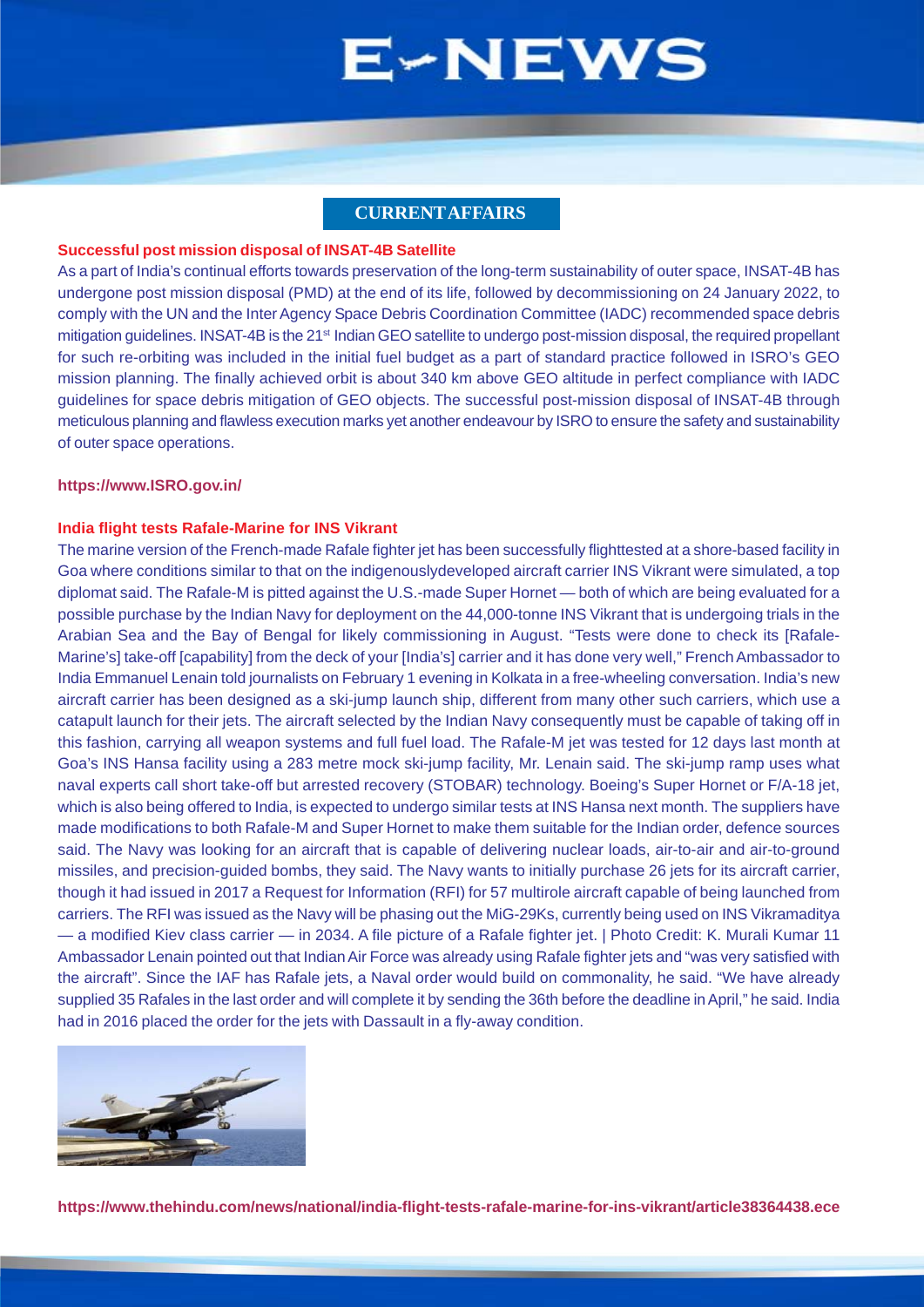#### **Chandrayaan-3 targeted this year; corrections in progress, hardware realisation almost done**

The Indian Space Research Organisation (ISRO), which has a packed year ahead of it, has made considerable progress on its third moon mission — Chandrayaan-3. With many related hardware and their special tests having been successfully completed, the team is moving closer to integrated testing. ISRO Chairman S Somanath told TOI: "Chandrayaan-3 has been going through a series of reviews, improvements, and strengthening. Some of these are based on the issues we've seen earlier. But the issues we've learnt so far may not be the only ones. The questions are many and we need to foresee a lot of them, which may further require corrections. The hardware is under realisation too." While Somanath is expected to conduct a formal review of the project later this month, minister of state, department of space, Jitendra Singh, has said that based on the learnings from Chandrayaan-2 and suggestions made by the national-level experts, the realisation of Chandrayaan3 is in progress. "The launch is scheduled for August 2022," he added. According to more than one scientist associated with the project, testing and fabrication of the lander and other systems that will be part of Chandrayaan-3 is ongoing at various ISRO centres while design changes have been nearly finalised. ISRO conceived Chandrayaan-3 after it failed to soft-land Vikram (lander) on the lunar surface while it still has a fully operational orbiter of Chandrayaan-2 going around Moon. While the mission was initially planned for late 2020 or 2021, the department of space (DoS), owing to Covid-19, had said earlier this year that the launch is being targeted for 2022. "...Because we need a specific launch window, we need to work towards a deadline, failing which it will have to move to next year. But the top management is very clear that all steps in the process will be complete before we actually launch the mission," a source said. In his New Year message on January 3, then ISRO chairman K Sivan had said: "Chandrayaan-3 design changes incorporating and testing has seen huge progress. The mission could be launched by the middle of the year." As reported first by TOI, Chandrayaan-3 will see major design changes compared to the previous mission, key among which is the decision to drop the fifth engine, which was added last minute on Vikram (Chandrayaan-2's lander). The lander for this mission will have only four engines, while the overseeing committee has also suggested a minor modification on the legs on the lander, inclusion of the laser doppler velocimeter (LDV) for better measurement of speed during landing, among other things. The modifications being proposed on Chandrayaan-3 — which were indicators of shortcomings in Chandrayaan-2 — also include changes in software and algorithms, strengthening of the legs and better power and communication systems. That the Union Budget 2022-23 among other things has listed one mission of GSLV-Mk3 is also seen as reasons for optimism so far as Chandrayaan-3 is concerned.

# **https://timesofindia.indiatimes.com/india/chandrayaan-3-targeted-this-year-corrections-in-progresshardwarerealisation-almost-done/articleshow/89322779.cms**

### **Indian Air Force's biggest war drill to be held at Pokhran**

The Indian Air Force's biggest war exercise Vayushakti-2022 will be held at Pokhran field firing range on March 5. Around 140 planes including 100 fighter planes will take part in the drill. Earlier, the exercise was scheduled to be held on February 10. President Ramnath Kovind, PM Narendra Modi, Defence Minister Rajnath Singh, chief of three armies and other dignitaries are expected to witness IAF's grand demonstration of capability. For the purpose, a meeting of Air Force Station, Jaisalmer station commander group captain Amardeep Singh Pannu and district collector was organised at the Air Force Station. Pannu sought cooperation of the administration. Officials reviewed the supply of drinking water, power supply, housing arrangements, road repair works at Air Force range and Air Force Station, Jaisalmer, repairing of the main road in Chandan range, its cleanliness and beautification, cleaning of the city, security and traffic arrangements, medical arrangements, internet, etc. District collector Pratibha Singh assured to extend all cooperation for Vayushakti-2022 and assured that the expected information will be sent on time so that high level arrangements can be made. Officers from the Air Force and administration attended the meeting. According to Army official sources, IAF has started the preparations in Chandhan range for the fire power demonstration. Many fighter planes are passing over Jaisalmer and practising hitting the targets. According to the sources, many kinds of missiles will be used in this war exercise. Rafale planes will also be used and the MICA missile fitted to it will be a special attraction. Moreover, Sukhoi-30, MkI, MiG29, LCA Tejas, Mirage 2000, MiG-21 Bison, hawk and jaguar will be part of the exercise. Apache, Chinook and Dhruv helicopters will take part in night operations and will hit targets. This war exercise is held once in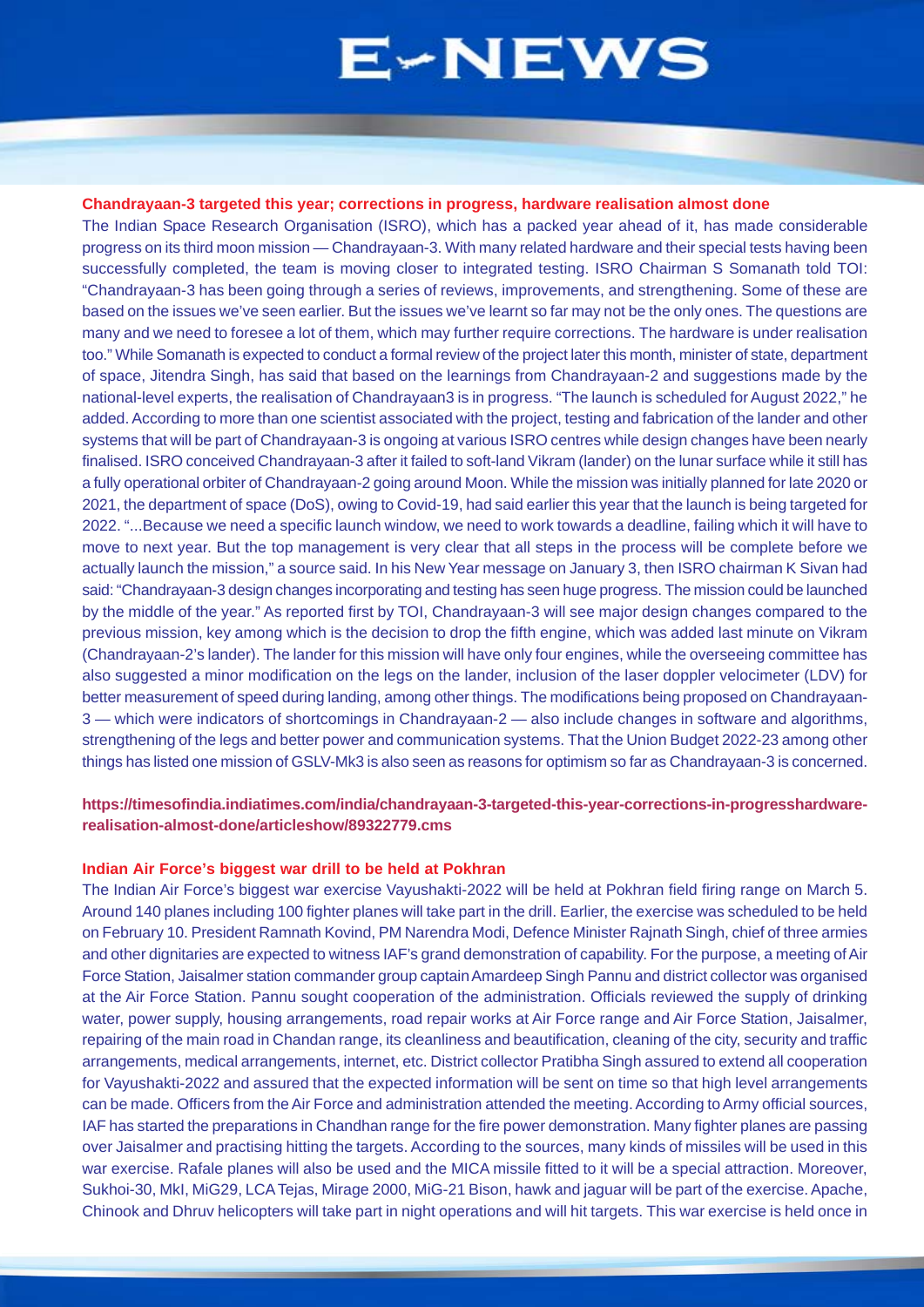<span id="page-3-0"></span>three years. Many types of operations will take place in this exercise including defensive counter air, offensive counter air, counter air strike, suppress enemy air defence and target of opportunity. Female pilots are also taking part in this exercise. They will fly MiG-21 Bison fighter planes. Till now, 10 women fighter pilots have confirmed participation and three more are expected to join the exercise.

# **https://timesofindia.indiatimes.com/city/jaipur/iafs-biggest-war-drill-to-be-held-at-pokhran/articleshow/ 89356682.cms**

## **IAF's LCA Tejas to show flying skills at Singapore Airshow**

"The single jet performance will bring impressive stunts and manoeuvres to Singapore's skies," the airshow organisers, Experia, said on February 7. Singapore: The Indian Air Force's Light Combat Aircraft (LCA) Tejas will be showcasing its flying skills at the Singapore Airshow 2022 being held from February 15 to 18. "The single jet performance will bring impressive stunts and manoeuvres to Singapore's skies," the airshow organisers, Experia, said on February 7. "The airshow will have eight flying displays and flypasts from four air forces and two commercial companies," it said. The Tejas aircraft had also participated in the Dubai Airshow in November last year. Tejas, manufactured by State-run aerospace giant Hindustan Aeronautics Limited, is a single engine and highly agile multi-role supersonic fighter aircraft capable of operating in high-threat air environments. 3 The aircraft is a potent platform for air combat and offensive air support missions while reconnaissance and anti-ship operations are its secondary roles. Apart from the IAF LCA, the U.S. military, the Indonesian Aerobatic Team and the Singapore Air Force will put up airshows, the organisers said. Nearly 600 companies will participate as well. Last seen at the 2018 Singapore Airshow, Indonesia's Jupiter Aerobatic Team, also known as "The Jupiters", will thrill the audiences with their six-plane formations and precision flying. Returning with two performances this year, the Republic of Singapore Air Force will feature an F-16C fighter jet displaying solo aerobatics and a pair of AH-64D Apache attack helicopters. The United States Marine Corps' F-35B Lightning II, the world's first short-takeoff, vertical landing stealth fighter, will also be featured at the airshow along with the United States Air Force's B-52 Stratofortress in a fly-by. "An integral part of the Singapore Airshow, the flying displays are testament to the strong bilateral ties that Singapore has with the participating Air Forces, and brings together attendees from all across the world to interact at this biennial event," said Experia. Commercial plane watchers can also expect to see demo fly overs by Airbus' A350-1000 and Boeing's wide-bodied B777-9, it said. Members of the public will be able to catch these spectacular display performances via livestream. Experia Managing Director Leck Chet Lam said, "We are excited to present the muchanticipated flying displays at this year's Singapore Airshow, a key highlight that brings the global aerospace and aviation industry together for this biennial event. "These stellar performances by our partners and exhibitors are testament to the recovery of the aerospace and aviation industry and we hope they will uplift spirits," he said.



**https://www.thehindu.com/news/international/iafs-lca-tejas-to-show-flying-skills-at-singaporeairshow/ article38391631.ece**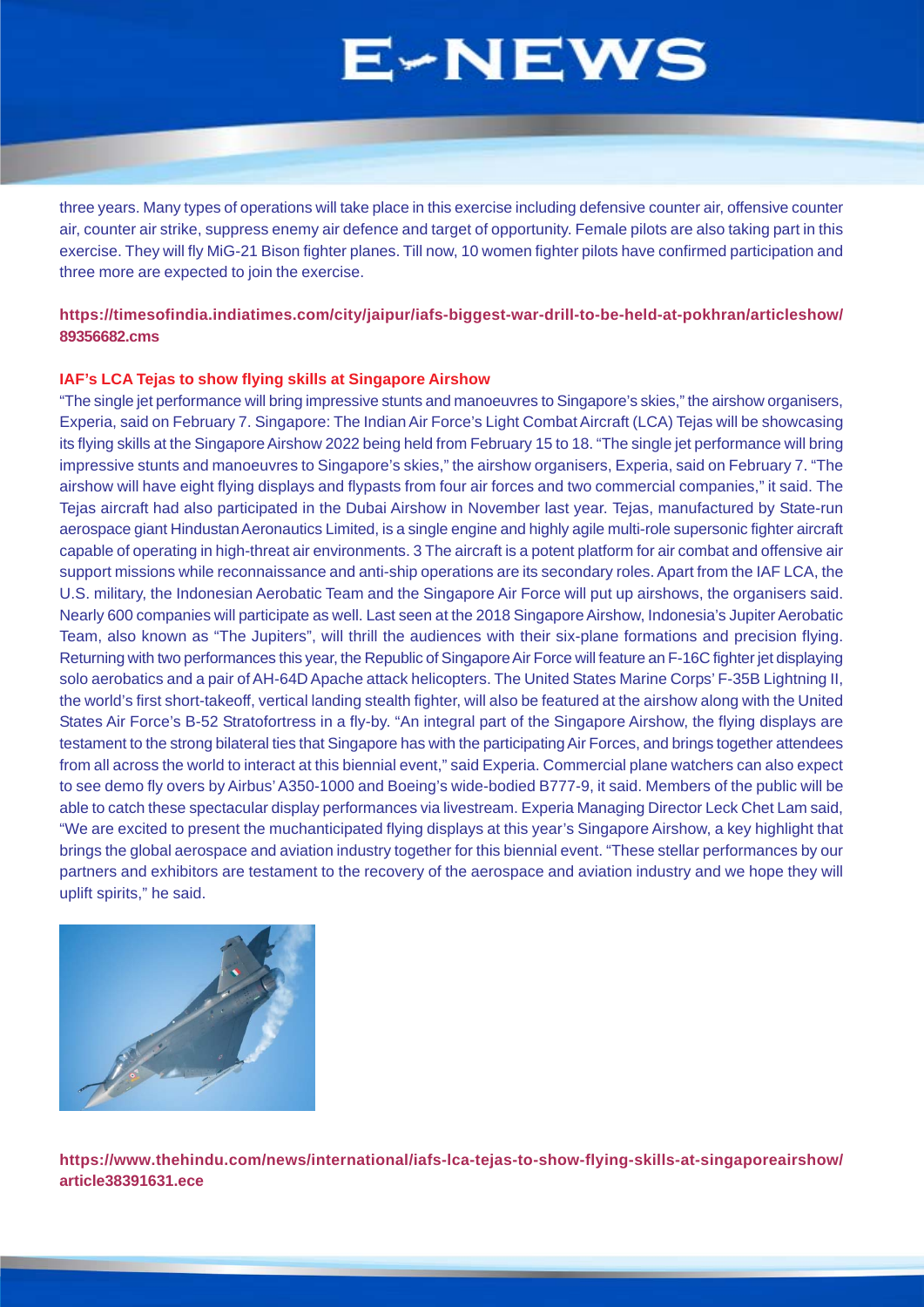## **PSLV-C52/ EOS-03 mission successful; ISRO places three satellites in orbits**

The Indian Space Research Organisation opened its 2022 account with the successful launch of radar imaging satellite EOS-04 and two others onboard PSLV-C52. The launch comes nearly six months after the failed GSLV-F10/EOS-03 mission. According to ISRO, the cryogenic upper stage ignition did not happen due to a technical anomaly during the GSLV-F10/EOS-03 launch on August 12, 2021. At 5.59am, PSLV-C52 lifted off from the first launch pad at Satish Dhawan Space Centre in Sriharikota with three satellites, including its primary payload EOS-04 radar imaging satellite. Around 17 minutes after lift-off, EOS-04 satellite was placed in a sun synchronous orbit. A minute later, the rocket injected the two other satellites — INS-2TD and Inspiresat-1. Around four minutes later – that is 22 minutes after liftoff — the fourth stage was passivated to remove remaining propellants, with mixed oxides of nitrogen (MON) passivation followed by mono methyl hydrazine (MMH) passivation, two propellants that power PSLV's upper stage. The passivation lasted for 10 minutes. Passivation is the removal of any leftover fuel in the rocket to prevent the explosion of rocket upper stages. The upper stage either performs an idle burn or vent the remaining propellants. PSLV C52 takes off from Sriharikota. 25 The mission was PSLV's 54th flight and 23rd mission using PSLV-XL configuration with six PSOM-XLs. Congratulating the team, ISRO chairman S Somanath said, "The primary satellite, EOS-04, has been put in a very precise orbit by PSLV-C52. Co-passenger satellites INS-2TD and INSPIREsat-1 have also been placed in the right orbits. This spacecraft is going to be one of the biggest assets to serve the country. We will be back again with another launch of PSLV very soon." Satellite director Srikanth said, "Let me first congratulate the PSLV team on precise inject of EOS-04. The launch has rejuvenated ISRO team once again. The most awaited spacecraft, EOS-04, is an earth observation mission, all weather, day and night imaging SAR mission with indigenously developed state-of-the-art technology SAR and will serve the country in the sectors of agriculture, soil moisture, disaster management, disaster assessment, carbon inventory, forest and plantation management and many more sectors." "The health of EOS-04 is perfectly fine after separation. I am happy to share that the solar panels are deployed autonomously and started generating the designed power…. In a couple of days after calibration and braking for outgassing, the satellite will be ready to deliver the glimpse of images. The services will be an integral part of many governmental services. EOS-04 has taken a small step in the nation's dream of opening the space sector with the industry participation in the form of build to print and also assemble and test. We have fairly succeeded in our effort." Satellites EOS-04, a radar imaging satellite with a mission life of 10 years, is designed to provide high quality images under all weather conditions for applications like agriculture, forestry and plantations, flood mapping, soil moisture and hydrology. Collecting earth observation data in Cband, it complements/supplements the data from Resourcesat, Cartosat series and RISAT-2B series. INS-2TD is a technology demonstrator from ISRO with a mission life of six months, which is a precursor to the India-Bhutan joint satellite (INS-2B). Having a thermal imaging camera as its payload, the satellite benefits from the assessment of land surface temperature, water surface temperature of wetlands/lakes, delineation of vegetation (crops and forest) and thermal inertia (day/night). Inspiresat-1 is a student satellite with a mission life of one year developed by Indian Institute of Space Science and Technology (IIST), in association with University of Colorado in the US. Other contributions are NTU, Singapore and NCU, Taiwan. Two scientific payloads improve the understanding of ionosphere dynamics and the sun's orbital heating processes.

# **https://timesofindia.indiatimes.com/india/pslv-c52/-eos-03-mission-successful-ISRO-places-three-satellitesinorbits/articleshow/89554668.cms**

# **DRDO's multi-level strategic ability placed India among top nations, says DRDO D-G**

Director-General of Defence Research Development Organisation, Hyderabad, Tessy Thomas said that the DRDO's efforts positioned the nation among the top few countries in the world with multilevel strategic capability. These include the Agni series, anti-ballistic missile programmes, underwater weapon systems, main battle tanks, multi-range radar systems, electronic warfare, fighter aircraft, Light Combat Aircraft and its variants, and airborne early warning and control systems. Ms. Thomas was addressing a virtual meeting of fourth edition of SRM University- Research Day, in which she appreciated the efforts of SRM AP in entering into new areas of research and encouraged the scholars to contribute to the country's growth by developing indigenous technologies. The Research Day was an excellent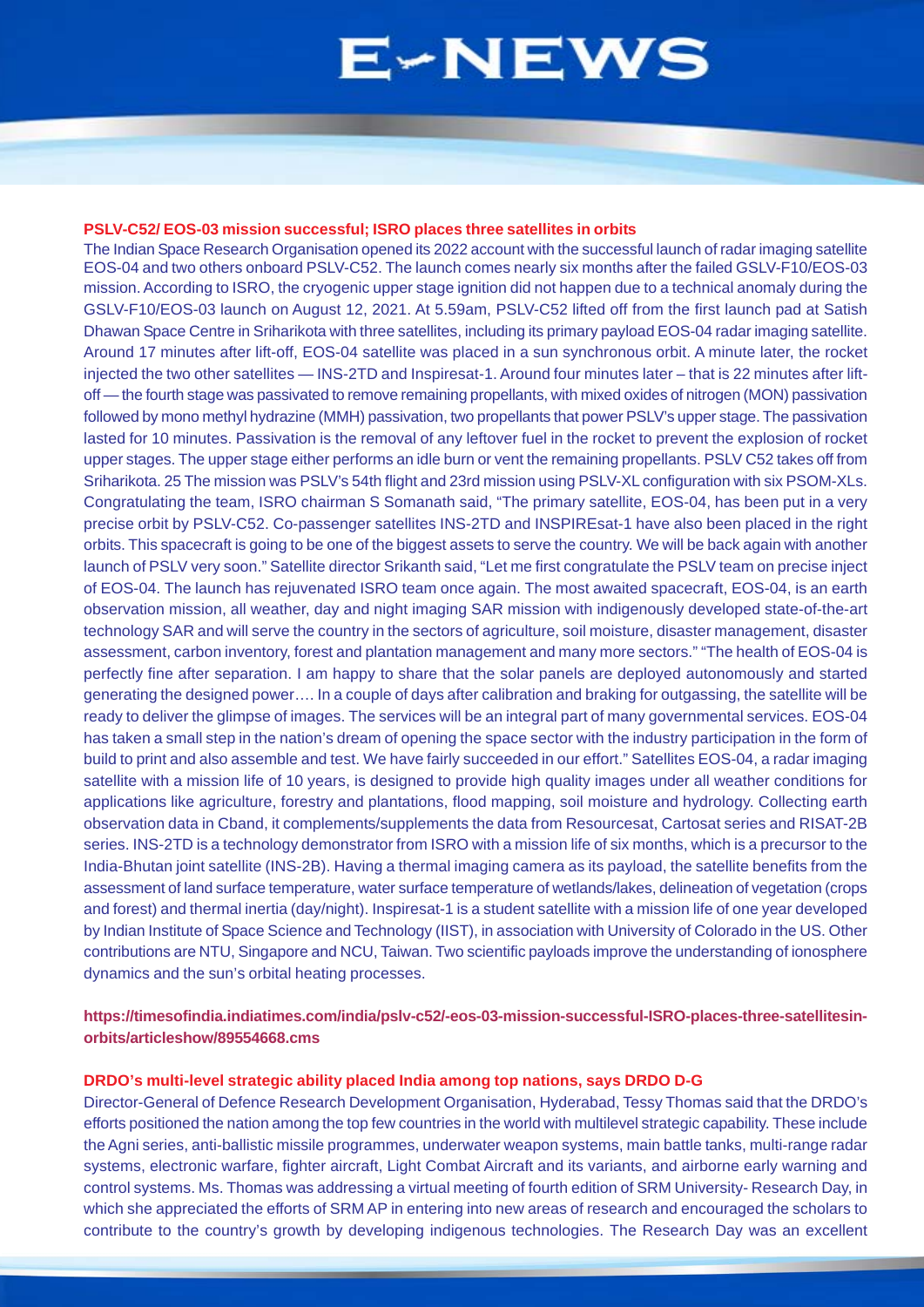opportunity for the faculty members, research scholars and students of SRM University-AP to exchange and exhibit their ideas on research, she said. Pro Vice Chancellor, SRM University, D. Narayana Rao said that India needed to gradually move from a net consumer of knowledge to a net producer of knowledge as the country emerged as one of the world's largest economies. "The SRM University-AP provides faculty members and research scholars the required support to carry out research in new domains of knowledge," Mr. Narayana Rao said. During the next 25 years, the faculty members and research scholars of SRM AP would pursue significant and outstanding research in the areas of water resources and management, blue economy, self-diagnostic medical devices, new-age medicine, hydrogen as a potential replacement of fossil fuels and many more branches of scientific knowledge, he said. Vice-Chancellor V.S. Rao recollected the interaction he had with Ms. Thomas in BITS Hyderabad, and invited her to visit the SRM University-AP campus to converse with the students. During interaction with students and faculty members, Ms. Thomas elaborated how industrial and academic collaborations facilitated the development of indigenous technologies. Among the 285 submissions from students and from the faculty community of SRM AP on various thematic areas, selected papers were awarded gold and silver medals.

# **https://www.thehindu.com/news/national/andhra-pradesh/drdos-multi-level-strategic-ability-placedindiaamong-top-nations-says-drdo-d-g/article65065548.ece**

### **IAF to deploy LCA Tejas at multilateral air exercise in U.K.**

In a first, Indian Air Force (IAF) will deploy the indigenous Light Combat Aircraft (LCA) Tejas for multilateral air exercise 'Cobra Warrior' at Waddington, U.K., which will also see the participation of Air Forces of Belgium, Saudi Arabia, Sweden and the U.S., defence officials said. The exercise is scheduled from March 6 to 27. "Five Tejas aircraft will fly to the U.K. IAF C-17 aircraft will provide the necessary transport support for induction and de-induction," the IAF said in a statement. "IAF LCA will participate in the exercise along with fighter aircraft of the U.K. and other leading Air Forces." Greater exposure This edition the U.K. was to host the exercise, so instead of a bilateral exercise, they invited us to join the multilateral format which would give us greater exposure, a defence official said. The exercise is aimed at providing operational exposure and to share best practices amongst the participating Air Forces, thereby enhancing combat capability and forging bonds of friendship, the IAF said. "This will be a platform for LCA Tejas to demonstrate its manoeuvrability and operational capability," it stated. The IAF would be fielding the LCA in Final Operational Clearance (FOC) configuration for the exercise, it has been learnt. The IAF has two squadrons of the LCA and has placed order for 83 LCA-Mk1A which are more capable than the IOC and FOC variants in service. Air exercise Indradhanush between India and the U.K. began in 2013 and the fifth edition was held at Air Force Station Hindan in February 2020.

# **https://www.thehindu.com/news/national/iaf-to-deploy-lca-tejas-at-multilateral-air-exercise-inuk/ article65077018.ece**

### **First Sea sortie of fifth Scorpene Submarine 'VAGIR'**

The fifth submarine of Project 75, Yard 11879, Indian Navy's Kalvari class commenced her sea trials on 01 Feb 22. The submarine was launched in Nov 2020 from the Kanhoji Angre Wet Basin of Mazagon Dock Shipbuilders Limited (MDL). The submarine would be named Vagir, after commissioning. Despite the COVID pandemic, MDL has 'Delivered' two submarines of the Project – 75 in the year 2021 and the commencement of sea trials of the fifth submarine is a significant milestone. The submarine will now undergo intense trials of all its systems at sea, including propulsion systems, weapons and sensors. The submarine is scheduled for delivery to the Indian Navy in the year 2022 after completion of these trials.

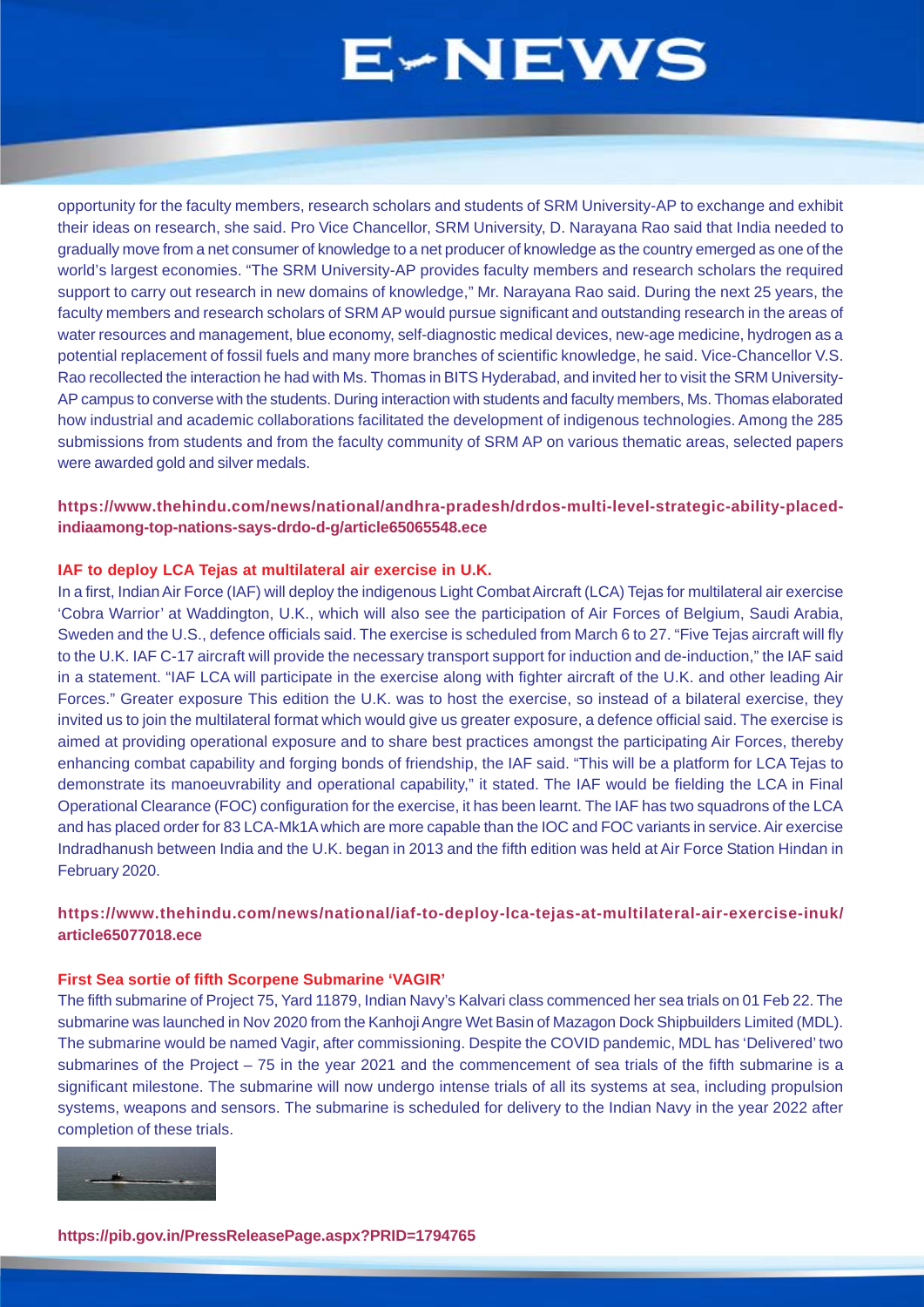#### **IIST has a role in ISRO's first launch of the year**

The Indian Space Research Organisation's (ISRO) first launch of the year, scheduled for a Valentine's Day liftoff from Sriharikota, will be a thrilling moment for the Indian Institute of Space Science and Technology (IIST) at Valiamala here. The Polar Satellite Launch Vehicle C-52 (PSLV C-52/EOS-04) mission will have on board three satellites, and one of them is a small student satellite weighing just 8.1 kg. INSPIRESat-1, as the cubesat is named, is a joint effort by the IIST, the Laboratory of Atmospheric Science and Physics (LASP) at the University of Colorado Boulder, US, the Nanyang Technological University (NTU), Singapore, and the National Central University (NCU), Taiwan.27 INSPIRE - short for the INternational Space Program in Research and Education which kicked off in 2017 - envisions a constellation of earth and space weather observation satellites. The main payload Aboard the PSLV C-52, INSPIRESat-1 will be one of two 'co-passengers' sharing space with the main payload, the 1,710-kg radar imaging satellite EOS-04. The other small satellite is the 17.5 kg INS-TD, a technology demonstrator from ISRO. The Indian space agency has scheduled the launch for 5.59 a.m. from the first launch pad of the Satish Dhawan Space Centre, Sriharikota. IIST contribution To be placed in a low earth orbit, INSPIRESat-1 has a mission life of one year. It consists of two scientific payloads designed to improve our knowledge of ionosphere dynamics and the sun's coronal heating processes, according to ISRO and IIST. Design and development of the onboard computer and the electrical power supply for the satellite were carried out by the IIST team. The satellite was ready last year, but the COVID-19 pandemic which played havoc with the ISRO launch calendar delayed its launch. Although it bears the serial number '1,' INSPIRESat-1 is in reality the third satellite in the constellation to be launched, but it will be the first by ISRO. INSPIRESat-2 and 5 were launched by SpaceX. Benefiting students The INSPIRE programme has been a rewarding experience both for the students and faculty of IIST, the institute's registrar Y.V.N. Krishna Murthy said. Not only has it given the students insights into spacecraft design and development, but it has also equipped them for handling collaborative projects, he said. The PSLV C-52/EOS-04 mission will mark the 54th flight of the PSLV, often dubbed the 'reliable workhorse' of ISRO. It aims to place the main payload, the EOS-04 satellite, in a sun synchronous orbit. This satellite will have a mission life of 10 years.

# **https://www.thehindu.com/news/national/kerala/iist-has-a-role-in-ISROs-first-launch-of-theyear/ article38418892.ece**

#### **India finally taking some steps to leverage AI for military applications**

India is now finally taking some steps towards ensuring effective use of artificial intelligence (AI) in fighting conflicts, which is fast becoming a critical operational necessity that may well decide the outcome of wars in the future. Top officials say the defence establishment, ranging from the Army, Navy and IAF to DRDO labs, is increasingly focusing on AI to enable faster decision-making and shortening the sensor-to shooter loop, AIpowered surveillance and weapon systems. But it's early days yet. India should get cracking on "a national mission-mode action plan" to effectively leverage AI and ML (machine learning) for military applications, with concrete participation from the IT industry and academia, the officials said. China, of course, is leagues ahead with its long-standing focus on "informatized" and "intelligentized" warfare. "AI, ML, lethal autonomous weapon systems (LAWS), robotics and cyberwarfare have been major thrust areas for the People's Liberation Army…It has taken huge strides in them," a senior officer said. The Indian defence establishment, on its part, now has a Defence Artificial Intelligence Council (DAIC) led by the defence minister to provide overall guidance and support. Defence minister Rajnath Singh, incidentally, had earlier declared that "25 defence-specific AI products" will be developed by 2024. A Defence AI Project Agency (DAIPA) has also been created under the secretary (defence production), with Rs 100 crore earmarked annually for AI-enabled projects. Individual services are also cranking up their own efforts. The Navy, for instance, has 30 ongoing AI projects encompassing autonomous systems, maritime domain awareness, perimeter security, decision-making, predictive inventory maintenance and management. Apart from setting up an "AI core group", the Navy is also creating an AI centre of excellence at INS Valsura in Jamnagar, which already has a modern lab on AI and Big Data analysis. The Army, too, has several schemes underway on contemporary and emerging AI technologies. Apart from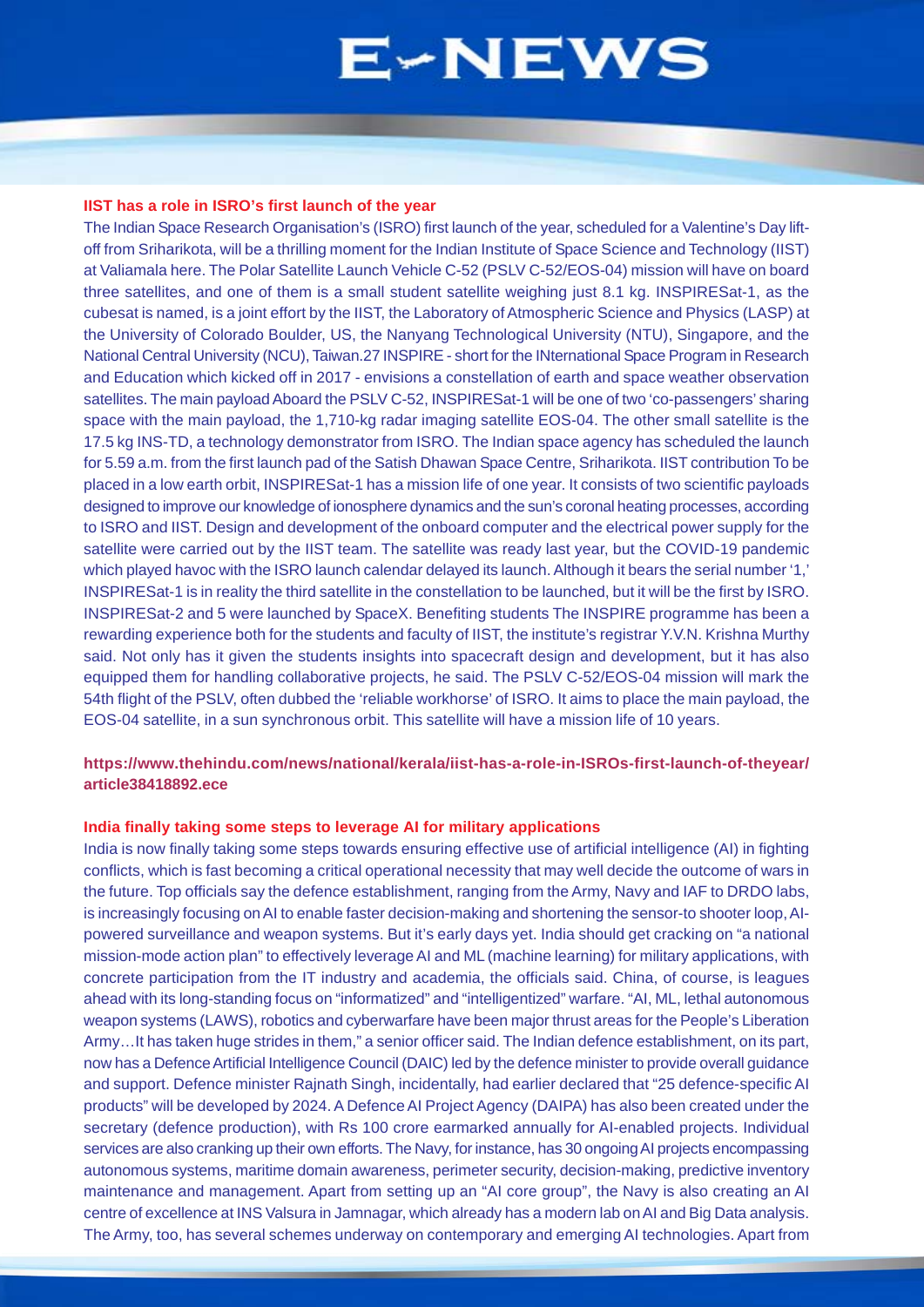civil industry partnerships, an AI centre of excellence has been established at the Military College for Telecommunication Engineering in Mhow. Application-oriented research in AI is also being conducted at two dedicated DRDO labs, Centre for Artificial Intelligence and Robotics (CAIR) and DRDO Young Scientist Laboratory (DYSL)-AI, both at Bengaluru. Moreover, all DRDO system labs have started AI technology groups to introduce AI features in all products. But with countries like the US and China galloping towards AI-driven warfare, there is widespread acceptance that much more needs to be done on this "disruptive technology" front to 2 boost the combat capability and survivability of Indian forces. "The Israel-Hamas conflict last year firmly underscored the power of AI," said Army chief General M M Naravane, at a seminar recently. "Improved situational awareness, fusion of sensors, faster decision-making, use of autonomous weapons, and integration of AI into every facet of warfare, will necessitate changes to war fighting doctrines, organisations and structures, training methodology and leadership. For militaries across the world as well as for us, this remains an ongoing challenge, and a work in progress," he added.

# **https://timesofindia.indiatimes.com/india/india-finally-taking-some-steps-to-leverage-ai-formilitaryapplications/articleshow/89559262.cms**

# **Hyderabad based ATL plays key role in ISRO's successful PSLV launch**

ATL has been associated with ISRO for manufacturing various electronics and mechanical sub-systems Hyderabad: Indian Space Research Organisation (ISRO)'s latest Polar Satellite Launch Vehicle (PSLV C-52) successful mission into space once again saw a critical role played by the city-based Ananth Technologies Limited (ATL) in carrying out the 'sub-assemblies of various flight systems, integration, and checkouts'. "This PSLV C-52 mission has also been unique for its different stages harnessed, integrated, tested and qualified by us. We have been a long-term partner with the ISRO's Vikram Sarabhai Space Centre (VSSC) and taking guidance from its engineers", said founder, chairman & managing director of ATL Subba Rao Pavuluri. The company's Thiruvananthapuram unit has worked on various stages of the rocket like fabrication, assembly, testing, avionics packages such as on-board computers, control electronics, telemetry, power systems etc., while the Bengaluru manufacturing unit has contributed to the satellite mission through many other key avionics systems, he explained. The ISRO's PSLV C-52 carrying three satellites successfully lifting off from the first launch-pad Satish Dhawan Space Centre at Sriharikota in Andhra Pradesh, Februry 14, 2022. | Photo Credit: B. Jothi Ramalingam 15 Headquartered in the city, the ATL has been involved with the ISRO missions for the last three decades associated with manufacturing of various electronics and mechanical sub-systems for launch vehicles, satellites, spacecraft payloads, and ground systems. "We are thankful for the ISRO in reposing trust in us all these years. We have also been providing geo-spatial data and services for developmental projects in the country. Plus, manufacturing critical aerospace sub-systems for the strategic sector such as avionics packages, sensors, communication systems, sophisticated flight systems and the likes," informed Dr. Subba Rao. The CMD also highlighted ATL has provided to ISRO 'zero-defect manufacturing support' to around 69 launch vehicles and 89 spacecraft so far. The firm has recently formed a joint venture with the United States (U.S.) based Saturn Satellite Networks (SSN), for building advanced smallto-medium-sized satellites specifically be suitable to be launched on-board India's PSLV and SSLV – Small Satellite Launch Vehicle, he said. ATL has also entered into agreements with reputed aerospace and space companies of Europe, the U.S., and Russia for specialized manufacturing services, said Dr. Subba Rao and observed that government opening the space sector for 'enhanced participation' of private industries in all areas would help in the resolve for self-reliance under the 'Atmanirbhar Bharat'.

# **https://www.thehindu.com/news/national/telangana/hyderabad-based-atl-plays-key-role-in-ISROssuccessfulpslv-launch/article65048368.ece**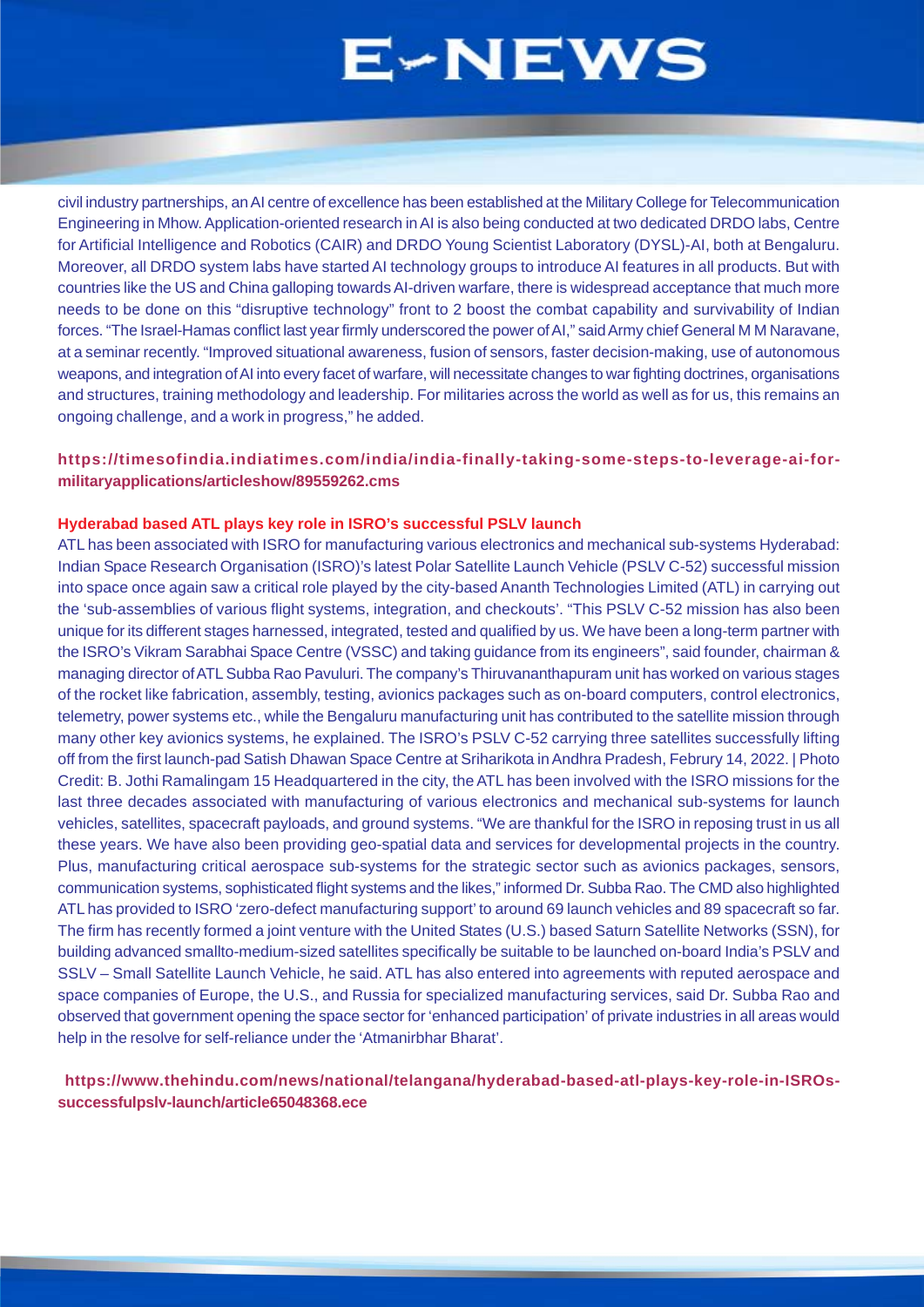# **TECHNOLOGY**

#### <span id="page-8-0"></span>**New technology to repair Aerospace components**

#### *Key facts*

- The new technology will completely repair and restore high-value components like turbine blades, moulds, and other aerospace components requiring minimal human intervention.
- This technology will leap-frog the repair and restoration industry to the next level.
- It will also help in nucleation of cutting-edge laser manufacturing ecosystem for Atmanirbhar Bharat.

It has been developed with support from department of science & technology led "Advanced Manufacturing" Technology Programme".

*How is the new technology significant?* The development of new technology is significant because, existing repair techniques in India like thermal spraying and welding are ad hoc. They do not provide accuracy and precision. These techniques are manual. The quality of repair depends on skill set of the person.

*Who has developed the new technology? T*he new technology has been developed by Professor Ramesh Kumar Singh, from Mechanical Engineering Department of IIT Bombay.

### *How this technology works?*

• The new technology uses a laser for excellent process control. It is completely autonomous and have minimal to zero human intervention.

• With the help of new technology, defective component will be scanned autonomously for damage detection using a laser scanner.

• Deposition path will be determined on the basis of certain algorithms.

• Laser-directed energy deposition (LDED) technique will be used for depositing the material, followed by finishing and automated inspection of restored product.

• Process parameters will be obtained from physics-based models for inducing favourable residual stress. This makes way for development of a science enabled technology' solutions which are not available to restore high-value components.

*Robotic Restoration System:* **I**t comprises of a robotic restoration system and has been designed to function autonomously for all key activities like damage detection, scanning path planning, deposition, finishing, and inspection.

### **https://www.gktoday.in/**

## **Key landing test will push reusable vehicle RLV-TD closer to Orbital Re-Entry mission**

ISRO, which has been making quiet progress on the reusable launch vehicletechnology demonstrator (RLV-TD) is looking to carry out a key landing Experiment — RLVLEX — in the next few months that will push it closer to an orbital re-entry experiment (ORE). The planned landing experiment will be carried out in Challakere in Chitradurga district, some 220km from Bengaluru. ISRO chairman S Somanath, while confirming that the agency has planned the RLV-LEX this year, said: "...We will be demonstrating one of the critical technologies — the approach and autonomous landing on a runway. This will happen in Challakere. We are preparing for the test and systems are being readied. We will soon make an announcement." In the LEX, the vehicle will be carried using a helicopter to an altitude of about 3km to 5 km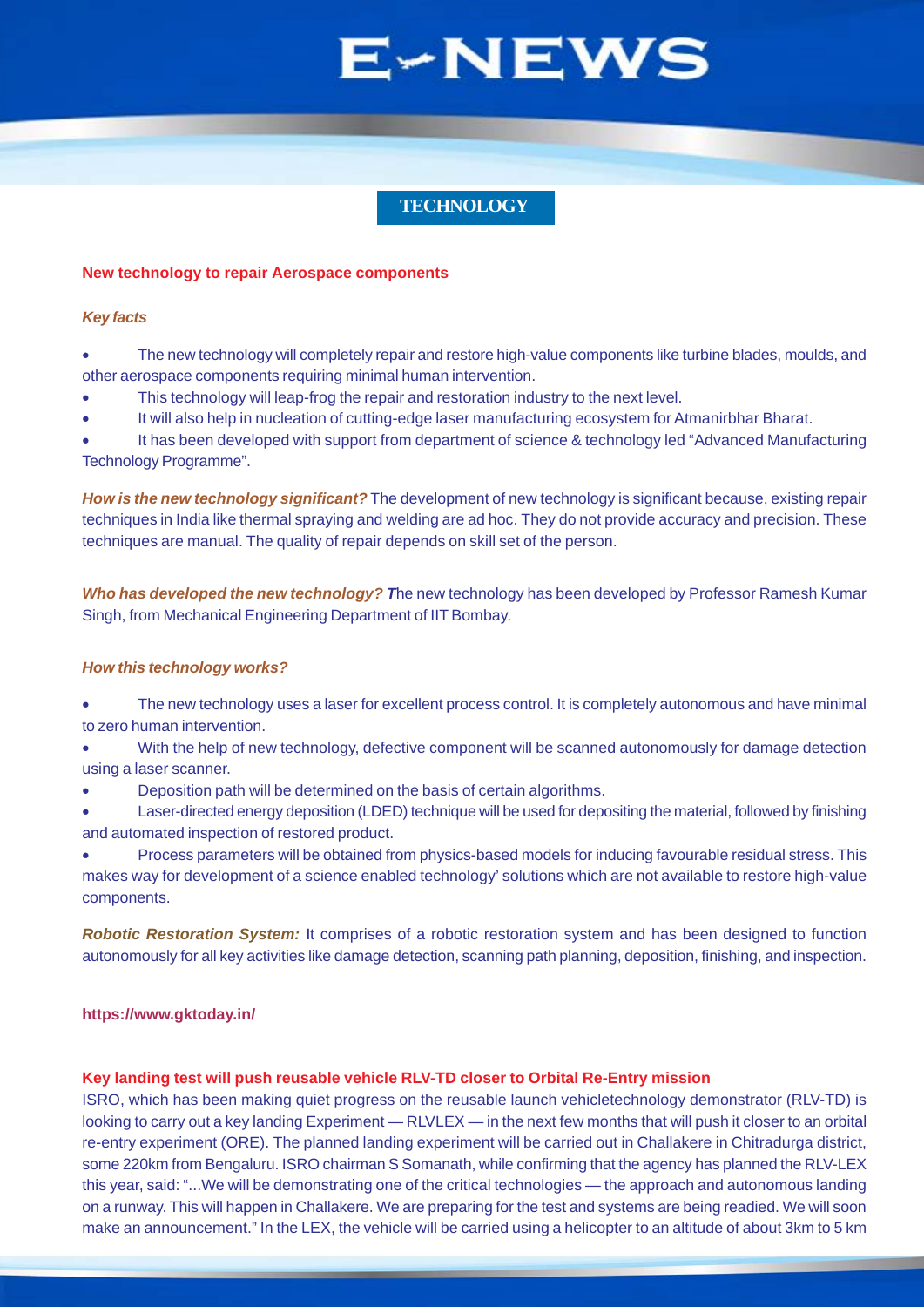and released at a distance of approximately 4km to 5km ahead of the runway with a horizontal velocity. As per ISRO, after the release, the RLV glides, navigates towards the runway and carries out a conventional autonomous landing with a landing gear. S Unnikrishnan Nair, director, Vikram Sarabhai Space Centre (VSSC), said: "We are planning for the test in the next three to four months, the hardware is nearly ready. The RLV will be released from the helicopter under controlled conditions. It will have various control systems, including its own navigation and guidance control systems and aerodynamics sensors etc. This experiment will simulate the last 800m to 1km of the actual orbital mission." Pointing out how landing is among the most complex activities in any mission, Nair said the RLV-LEX would take the technology demonstration one step closer to the planned ORE. "Once we successfully complete this mission and we have validated the software, landing gear and get data on how the aerodynamics sensors worked to manoeuvre the aircraft and bring it back to the intended spot on the runway and other critical technologies, we will be ready for the orbital reentry experiment. For this the RLV will be scaled up," Nair said. As per ISRO, in ORE, a wing body called Orbital Re-entry vehicle (ORV) will be taken to an orbit by an ascent vehicle derived from the existing GSLV and PSLV stages and stay in orbit for a stipulated period, re-enter and land in a runway autonomously with a landing gear. "Before the RLV-LEX we'd done the RLV-TD HEX-01 (hypersonic experiment) mission in which we successfully validated autonomous navigation, guidance & control, reusable thermal protection system and re-entry mission management. Once LEX is done, we'll need to integrate both for the ORE," Nair said. Carried out on May 23, 2016, the RLV-TD HEX was a 770-second suborbital flight and designed to land on sea. The experimental mission saw the HS9 solid rocket booster carrying RLVTD to a height of about 65km from where the vehicle began its descent followed by atmospheric re-entry at around Mach 5 (five times the speed of sound). 22 ISRO, which has been working on this technology for more than a decade, decided to develop it primarily to address the cost and time issues. "The cost of access to space is the major deterrent in space exploration and space utilisation. A reusable launch vehicle is the unanimous solution to achieve low cost, reliable and on-demand space access," ISRO has said. However, mastering this technology will provide multiple other benefits, including in development of different types of launch vehicles, space transportation and so on. While the ORE will be a major milestone, the RLV-TD is only a technology demonstrator and the development of an actual re-usable launch vehicle will take more time.



**https://timesofindia.indiatimes.com/home/science/key-landing-test-will-push-reusable-vehicle-rlv-td-closertoorbital-re-entry-mission/articleshow/89596282.cms**

# **BUSINESS**

### **ISRO since 1975 launched 129 Indian and 342 foreign satellites**

The Indian Space Research Organisation (ISRO) has, since 1975, launched a total of 129 satellites of Indian origin and 342 foreign satellites of 36 countries, of which 39 satellites are commercial satellites and rest nano satellites, the Parliament was informed. "India has a total of 53 operational satellites in space providing various identified services to the nation. Total 21 of these are communication satellites, eight are navigation satellites, 21 are Earth observation satellites and three are science satellites," Union Minister of State for Space, Dr Jitendra Singh told the Rajya Sabha in written replies to two different questions. From 2016-2017 to 2021-2022, a total of 285 customer satellites from 29 foreign countries were successfully launched on-board PSLV on a commercial basis. The number of foreign satellites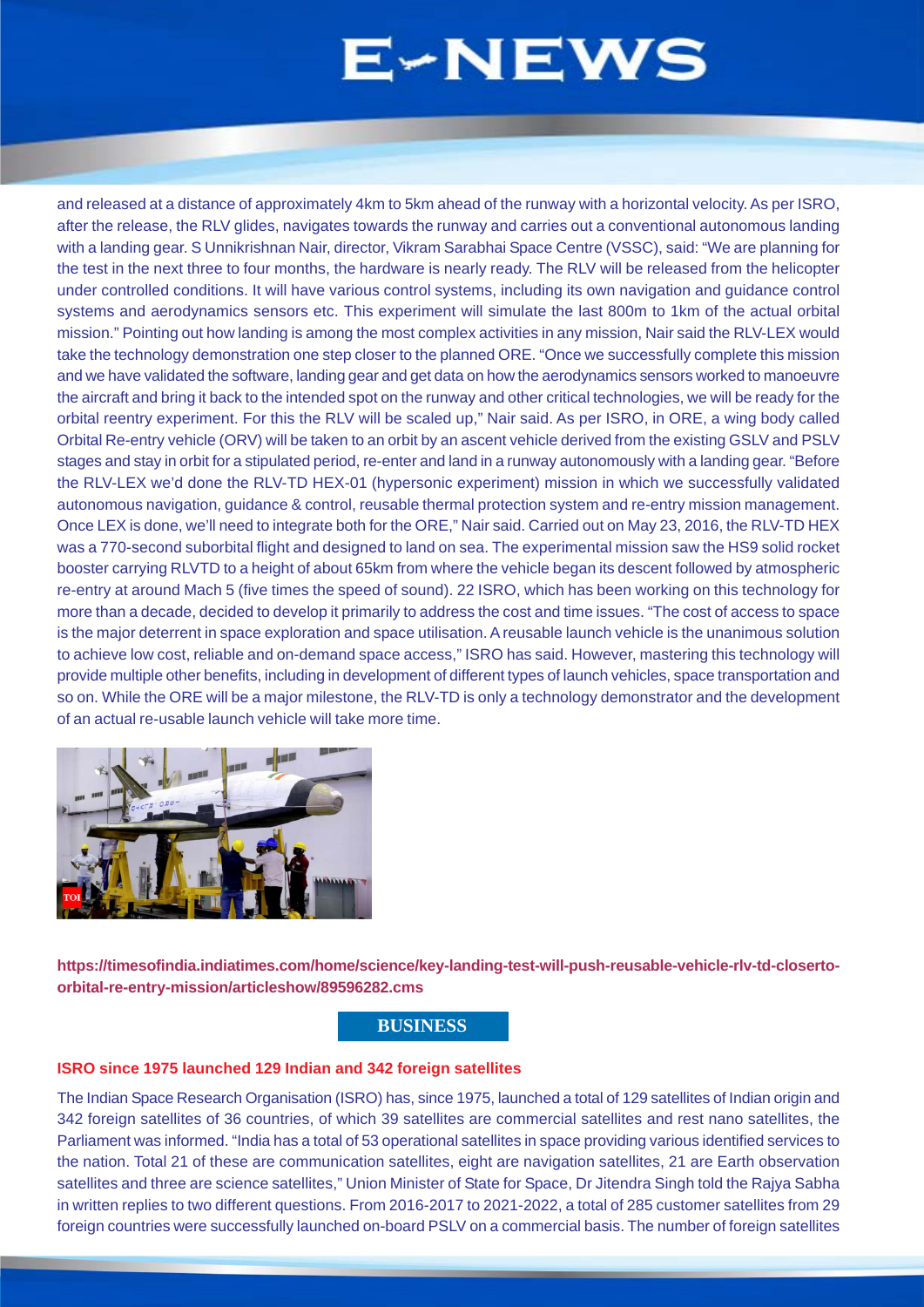<span id="page-10-0"></span>launched year-wise are 122 in 2016-2017, 57 in 2017-2018, 32 in 2018 -2019, 50 in 2019-2020, and 23 in 2020-2021, he said. The satellite enabled data and services are being used for the benefit of various sectors of the country. These include television broadcasting, Direct-to-Home, ATM, mobile communication, tele-education, tele-medicine and advisories on weather, pest infestation, agro-meteorology, and potential fishing zones. Satellite data is also used for crop production estimation, crop intensification, and agricultural drought assessment, wasteland inventory, identifying ground water prospect zones, inland aquaculture suitability and disaster risk reduction, he said. The ISRO has plans to launch more satellites to further enhance operational applications and cater to the needs of emerging applications and user requirements in the country, the Minister added. Many of the applications have been effectively adopted by stakeholder departments for operational use. A few of such applications include: potential fishing zone forecast and ocean state forecast by the Indian National Centre for Ocean Information Services under the Ministry of Earth Sciences, crop acreage and production forecasting and national agricultural drought assessment and monitoring system by the Mahalanobis National Crop Forecast Centre of the Ministry of Agriculture and Farmers Welfare), biennial forest cover assessment by the Forest Survey of India under the Ministry of Environment, Forest, and Climate Change, irrigation infrastructure assessment by the Central Water Commission under the Ministry of Jal Shakti, weather forecasting by the India Meteorological Department under the Ministry of Earth Science, ground water prospect and suitable recharge locations' mapping for the Ministry of Jal Shakti, and integrated watershed management programme and MGNREGS by the Ministry of Rural Development. The Minister also informed that the number of spacecrafts launched by space centres in the country from 2016-2017 to 2021-2022 till date, year-wise are: 2016-2017 (135), 2017- 2018 (67), 2018- 2019 (40), 2019-2020 (56), 2020-2021 (30) and 2021-2022 (till date) 1. Of these, the spacecraft launched by the country for domestic use, year-wise are 13, 10, 8, 6, 7 and 1, respectively. The country-wise breakup of number of foreign satellites launched during 2016-17 to 2021-22, the Minister said, was: Algeria (3), Australia (1), Austria (1), Belgium (3), Brazil (1), Canada (5), Chile (1), Colombia (1), Czech Republic (1), Finland (3), France (2), Germany (2), Indonesia (1), Israel (2), Italy (4), Japan (2), Kazakhstan (1), Latvia (1), Lithuania (7), Luxembourg (1), Malaysia (1), The Netherlands (2), Republic Of Korea (5), Slovakia (1), Spain (2), Switzerland (2), the UAE (1), the UK (6), and the US (222).

### **https://www.ibtimes.co.in/**

### **Indian Army to get BDL-manufactured Konkurs-M anti-tank guided missiles from Hyderabad company**

The Indian Army will get Konkurs-M, anti-tank guided missiles, manufactured by Bharat Dynamics Limited (BDL), Hyderabad. BDL and the Indian Army signed a contract worth Rs 3,131.82 crore for manufacture and supply of the missiles. Konkurs-M is a second generation, mechanized infantry anti-tank guided missile, to destroy armored vehicles equipped with explosive reactive armour. The missile can be launched either from BMP-II tank or from ground launcher. It has a range between 75 to 4,000 metre with a flight time of 19 seconds. The contract, which was signed in New Delhi today, will be executed in three years. "The order book position of BDL stands at Rs 11,400 crore net including the Konkurs-M contract signed today," BDL said in a statement. CMD, BDL Commodore Siddharth Mishra (Retd) said Konkurs -M were being manufactured by BDL under license agreement with a Russian OEM (Original Equipment Manufacturer). "The missile has been indigenized up to maximum extent. BDL is also offering Konkurs- M missiles for export to friendly foreign countries," he said. BDL has augmented its manufacturing capacity to meet the domestic as well as overseas demand for Konkurs M. As a part of its global outreach, BDL is also offering Man Portable AntiTank Guided Missiles, Nag, Milan-2T and Amogha, in addition to Konkurs –M, for exports. "BDL is laying a lot of thrust on indigenization of its products manufactured under Transfer of Technology with foreign OEMs. The Atmanirbharat mission initiated by the Government of India has given momentum to the indigenization efforts of the Company. The Company is also strengthening its in-house R & D capabilities to take up product innovation in order to mitigate Indian armed forces' product dependency on foreign countries," BDL said.

**https://timesofindia.indiatimes.com/city/hyderabad/indian-army-to-get-bdl-manufactured-konkurs-m-antitankguided-missiles-from-hyderabad-company/articleshow/89302527.cms**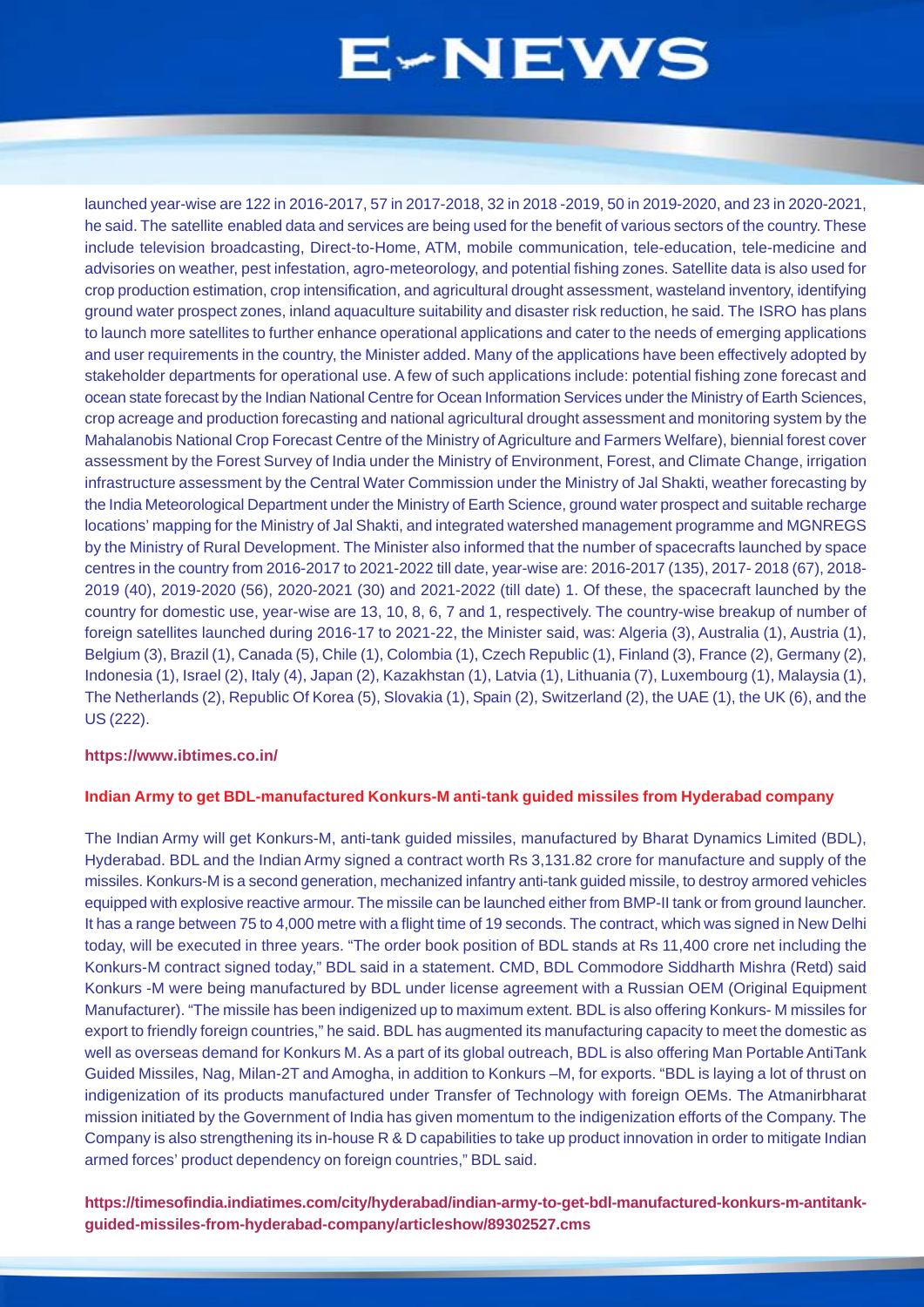#### **Make in India in Defence Sector**

Many significant projects including 155mm Artillery Gun System 'Dhanus', Light Combat Aircraft 'Tejas', 'Akash' Surface to Air Missile system, INS Kalvari, INS Khanderi, INS Chennai, Anti-Submarine Warfare Corvette (ASWC), Arjun Armoured Repair and Recovery Vehicle, Bridge Laying Tank, Bi-Modular Charge System (BMCS) for 155mm Ammunition, Medium Bullet Proof Vehicle (MBPV), Lakshya Parachute for Pilotless Target Aircraft, Thermal Imaging Sight Mark-II for T-72 tank, Offshore Surveillance Ship, Water Jet Fast Attack Craft, Inshore Patrol Vessel, Offshore Patrol Vessel, Fast Interceptor Boat, Landing Craft Utility, 25T Tugs, etc. have been produced in the country under 'Make in India' initiative of the Government in last few years. The Government has taken several policy initiatives in past few years under 'Make in India' program and brought reforms to encourage indigenous design, development and manufacture of defence equipment in the country, thereby reducing dependence on imports continuously. These initiatives, inter-alia, include according priority to procurement of capital items from domestic sources under Defence Acquisition Procedure (DAP)-2020; Notification of two 'Positive Indigenisation Lists' of total 209 items of Services and one 'Positive Indigenisation List' of total 2851 items of Defence Public Sector Undertakings (DPSUs), for which there would be an embargo 9 on the import beyond the timelines indicated against them; Simplification of Industrial licensing process with longer validity period; Liberalisation of Foreign Direct Investment (FDI) policy allowing 74% FDI under automatic route; Simplification of Make Procedure; Launch of Innovations for Defence Excellence (iDEX) scheme involving stratups & Micro, Small and Medium Enterprises (MSMEs); Implementation of Public Procurement (Preference to Make in India), Order 2017; Launch of an indigenisation portal namely SRIJAN to facilitate indigenisation by Indian Industry including MSMEs; Reforms in Offset policy with thrust on attracting investment and Transfer of Technology for Defence manufacturing by assigning higher multipliers; Establishment of two Defence Industrial Corridors one each in Uttar Pradesh and Tamil Nadu. The Government, in the last three years i.e. from 2018-19 to 2020-21 and current year till December 2021, has accorded Acceptance of Necessity (AoN) to 150 proposals worth Rs 2,47,515 crore approximately, under various categories of Capital procurement which promote domestic manufacturing as per DAP-2020. This information was given by Raksha Rajya Mantri Shri Ajay Bhatt in a written reply to Shri MV Shreyams Kumar in Rajya Sabha on February 07, 2022.

### **https://pib.gov.in/PressReleasePage.aspx?PRID=1796164**

#### **The BrahMos deal and India's defence exports**

The story so far: On January 28, Philippines signed a \$374.96 million deal with BrahMos Aerospace Pvt. Ltd. for the supply of shore based anti-ship variant of the BrahMos supersonic cruise missile. This is the first export order for the missile which is a joint product between India and Russia and also the biggest defence export contract of the country. This adds impetus to the efforts to boost defence exports and meet the ambitious target set by the Government to achieve a manufacturing turnover of \$25 billion or Rs.1,75,000 crore including exports of Rs.35,000 crore in aerospace and defence goods and services by 2025. What is the BrahMos missile system? The Philippines contract includes delivery of three BrahMos missile batteries, training for operators and maintainers as well as the necessary Integrated Logistics Support (ILS) package. The coastal defence regiment of the Philippine Marines, which is under the Navy, will be the primary employer of the missile system. BrahMos is a joint venture between India's Defence Research and Development Organisation (DRDO) and Russia's NPO Mashinostroyeniya. The missile derives its name from the Brahmaputra and Moskva rivers. Beginning with an anti-ship missile, several variants have since been developed and it is now capable of being launched from land, sea, sub-sea and air against surface and sea-based targets and has constantly been improved and upgraded. The missile has been long inducted by the Indian armed forces and the Army recently deployed BrahMos along the Line of Actual Control (LAC) in Arunachal Pradesh. The range of the BrahMos was originally limited to 290 kms as per obligations of the Missile Technology Control Regime (MTCR) of which Russia was a signatory. Following India's entry into the club in June 2016, plans were announced to extend the range initially to 450 kms and subsequently to 600 kms. BrahMos with extended range upto 450 kms has been tested several times since. Which other countries are in discussion for the BrahMos missiles? In addition to the deal signed last week by Philippines, there is another long pending deal under discussion for BrahMos missiles for the Philippines Army which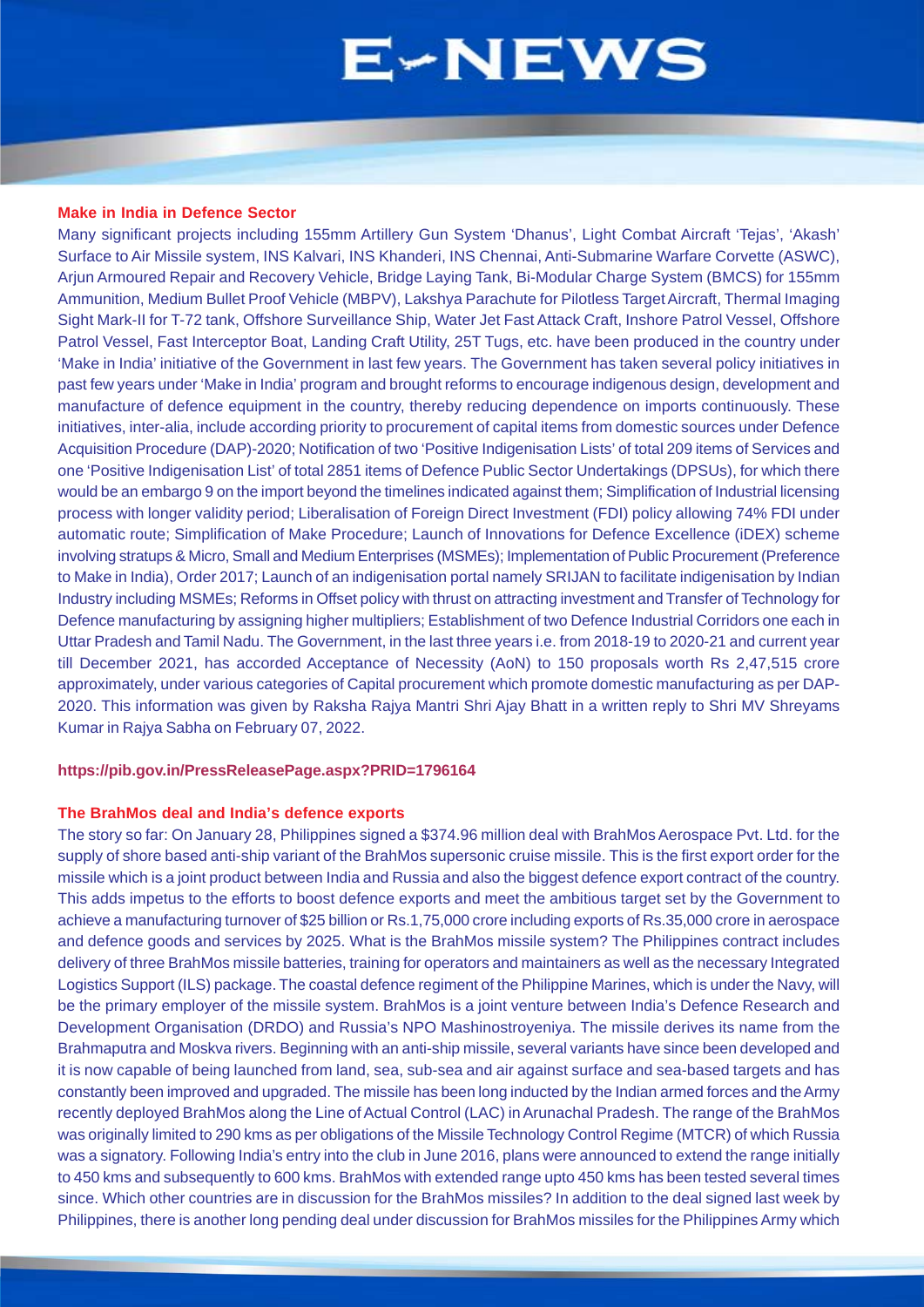could see progress in the near future, officials said. The procurement for Philippines Army (PA) is included in the Horizon 3 Modernisation programme of Philippines (Year 2023-2027), diplomatic sources had stated. The BrahMos supersonic cruise missile with increased indigenous content testfired from the Integrated Test Range, Odisha. | Photo Credit: - 8 While the first export order for BrahMos took a long time, the next order is likely to be concluded soon with negotiations with Indonesia and Thailand in advanced stages. There is reportedly interest for BrahMos from countries in West Asia as well. Philippines is also looking at several other military procurements from India and South East Asia as the region has emerged as a major focus area for India's defence exports. For instance, Hindustan Aeronautics Limited (HAL) has received interest from Philippines Coast Guard for procurement of seven Dhruv Advanced Light Helicopters and eight Dornier Do-228 aircraft under the \$100mn Line of Credit (LoC) extended by India. Progress on this has been delayed due to the pandemic situation, officials said. Kanpur based company MKU has supplied Bullet Proof Jackets (BPJ) to Philippines in the past and is now in the race for bigger contracts for BPJs and helmets. In addition, maritime domain and ship building is another potential area for Indian companies in the Philippines. What is the status of defence exports? From 2016-17 to 2018-19, the country's defence exports have increased from Rs.1,521 crore to Rs.10,745 crore, a staggering 700% growth. The value of exports of defence items including major items in Financial Year 2014-15 and 2020-21 was Rs.1,940.64 crore and Rs.8,434.84 crore respectively. As per data given by the Government, defence exports for 2020-21 stood at Rs.8434.84 crore and the export target for financial year 2021- 22 was Rs.10,000 crore. There have been a series of measures announced to incentivise and promote domestic defence manufacturing as well as efforts to boost exports which include simplified defence industrial licensing, relaxation of export controls and grant of No Objection Certificates (NOC), extending Line of Credit (LoC) to foreign countries to import defence products and empowering Defence Attaches in Indian missions abroad to promote defence exports. The draft 'Defence Production & Export Promotion Policy (DPEPP) 2020' is expected to be finalised soon. In December 2020, the Cabinet Committee on Security (CCS) approved the export of indigenous Akash Surface to Air (SAM) missile systems which several countries in South East Asia and West Asia have expressed interest in. To provide faster approvals for export of major defence platforms, a committee comprising of the Defence Minister, External Affairs Minister and National Security Advisor was set up. The Defence Ministry had said in December 2020, that "This Committee would authorise subsequent exports of major indigenous platforms to various countries. The Committee would also explore various available options including the Government-to-Government route." In the last few years, India has put out a range of military hardware on sale which includes various missile systems, Light Combat Aircraft (LCA), helicopters, warship and patrol vessels, artillery guns, tanks, radars, military vehicles, electronic warfare systems in addition to other weapons systems.

### **https://www.thehindu.com/news/national/the-brahmos-deal-and-indias-defence-exports/article38395523.ece**

### **ISRO-NASA building new generation US\$1 billion satellite: Ex-ISRO Chairman Kiran Kumar**

Hyderabad: Indian Space Research Organisation (ISRO) and the National Aeronautics and Space Administration (NASA) are jointly building a US\$ 1 billion satellite with latest large reflectors, high antenna and others, for clear data transmission. "It is a unique mission where both agencies will be involved in mission design, instruments, payloads and the launch vehicle with the US agency pitching in most funds", said former ISRO chairman A. S. Kiran Kumar. The eagerly awaited 'Human Space Mission Programme' got delayed due to the pandemic and this project will give a big filip to the country's development as a large number of science & technology platforms are working on it, he said, during a virtual presentation on 'Space Technology Development and Use: An Indian Approach" organised by the Administrative Staff College of India (ASCI). Indian space programme has always sought collaborative efforts and is running about 50 satellites tracking weather, communication, strategic issues, etc., and this number has to be doubled with the help of the private sector for enhancing capacities. "Space laws and policies have to be modified as globally it is the private entities leading the innovation," he said. The Government has initiated 'New Space India Ltd' to own the launch vehicles and space assets of ISRO and Tata Sky has signed up to make make use of capacities in the upcoming satellite 'GSAT-24' to be launched by Arianespace. 'IN-Space' is another entity to regulate space activities and facilitate offering public facilities and expertise to start ups and 40 proposals were received, said Dr. Kumar, also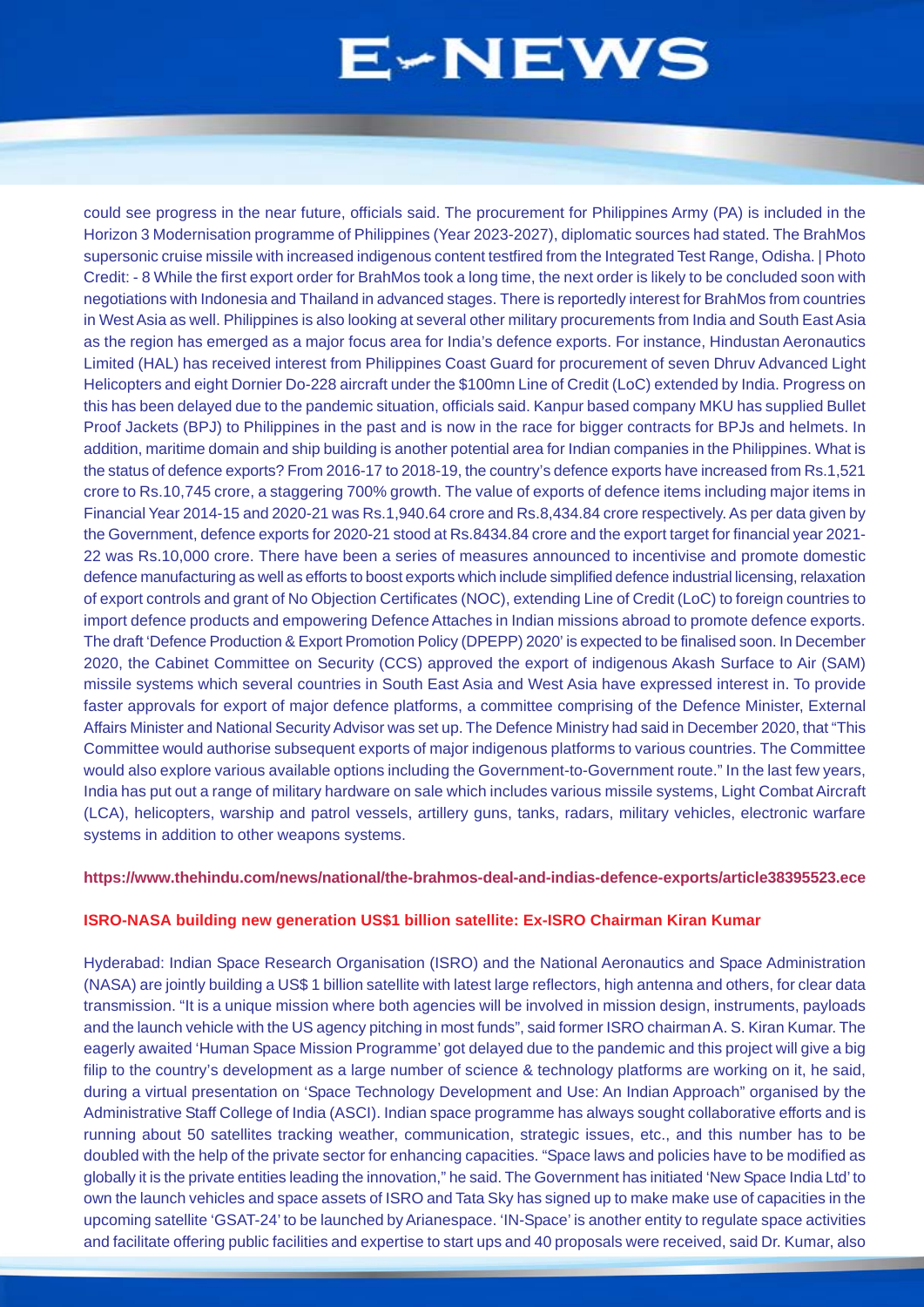<span id="page-13-0"></span>the Vikaram Sarabhai professor at ISRO. Tracing the growth of space progamme under the 'visionary leadership' of Dr. Sarabhai, he said the objective has always been make "innovative use of accessible technology for addressing societal problems and build what is not available". ISRO has been able to have a trailblazing run because of "freedom to take decisions and a robust review system". It began with 'sounding rockets' borrowed from developed nations to be launched from Thumba (Kerala) from a dilapidated church building to 'SITE' experiment where common man could be reached in remote places through satellite television and so on which helped trigger the "telecom,broadcasting and meteorology services revolution". "DTH - Director to Home TV is a follow up of SITE and with help of indigenous INSAT series, we are able to forecast a cyclone four days in advance saving lives, helping fishermen reach their fishing spots directly even while guiding them about weather in their mother tongue. 'GAGAN' – Geoaugmented navigation is for planning and precision landing of planes and used by railways for real time monitoring," he explained. Satellite data is helping in mapping of landmass, agriculture planning, water resources identification, disaster management and recently in tracking the COVID virus spread. 'Chandrayan' series was another landmark project as presence of water in moon was first identified. Future projects are in dealing with space debris threat and mining of the asteroids for precious metals as 12,000 each year pass close to earth, apart from space travel. ASCI faculty Valli Manickam and DG Nirmalya Bagchi, also spoke.

**https://www.thehindu.com/news/national/telangana/ISRO-nasa-building-new-generation-us1-billionsatelliteex-ISRO-chairman-kiran-kumar/article65076962.ece**

# **APPOINTMENTS**

### **G A Srinivasa Murthy appointed director of Defence Research and Development Laboratory**

G A Srinivasa Murthy has been appointed director of Defence Research and Development Laboratory (DRDL) of the Defence Research and Development Organisation (DRDO) in Hyderabad. Consequent to superannuation of Dr Dashrath Ram, G A Srinivasa Murthy, a scientist and programme director of Advanced Naval Systems Programme was appointed as director of DRDL, a premier laboratory of Dr APJ Abdul Kalam Missile Complex. Srinivasa Murthy completed his BE in Electronics and Communication Engineering from Andhra University in 1986 and pursued his ME in Digital Systems from Osmania University in Hyderabad. He joined DRDL in 1987 and made significant contributions in the area of structural dynamics, ground resonance testing, electrical integration and checkout for various projects of the missile complex. His leadership provided necessary thrust to the design, development and production of advanced missile systems and technologies. He is renowned for his contributions towards the Advanced Naval Systems Programme (ANSP).



**https://timesofindia.indiatimes.com/city/hyderabad/g-a-srinivasa-murthy-appointed-director-ofdefenceresearch-and-development-laboratory/articleshow/89274739.cms**